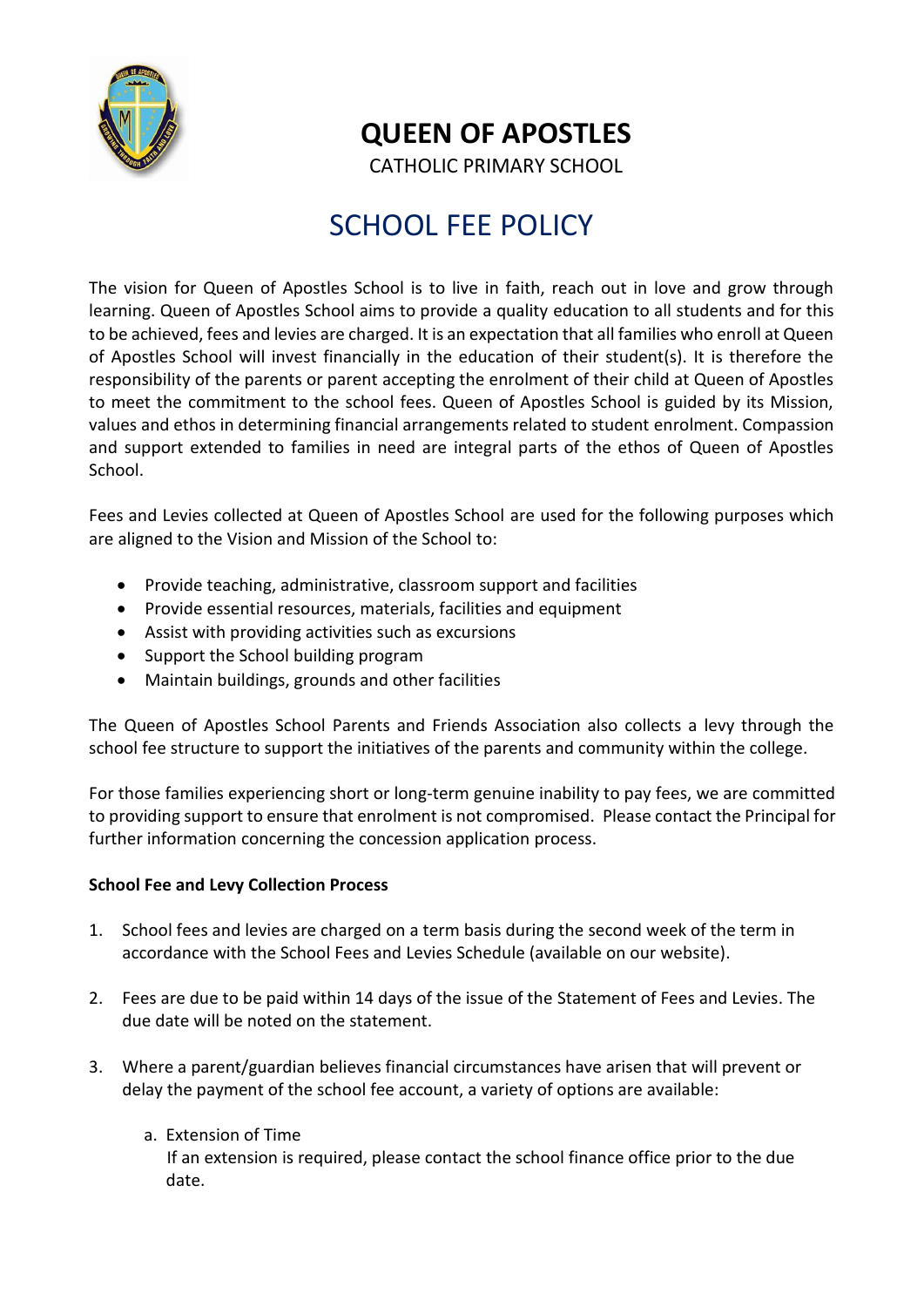

# **QUEEN OF APOSTLES**

CATHOLIC PRIMARY SCHOOL

b. Payment Plans

Payment of the school fee and levy account by regular instalments. All payment plans must ensure that the account is cleared by the last day of the school year or as negotiated with the Principal.

### c. Fee Concessions

In cases of financial hardship an application may be made for a fee concession.

- (i) Concession applications are accepted at the commencement of each year or at any point initiated by the family. Concessions are issued for a maximum period of 12 months within a calendar year. Consideration for a subsequent 12-month period will require a new application.
- (ii) A compassionate and just approach under the mission and values of Brisbane Catholic Education and Queen of Apostles School is used when reviewing applications. The same process is adopted by all Brisbane Catholic Education schools for assessing eligibility.
- (iii) Concession application forms are available at the school finance office.
- (iv) All matters are dealt with on a confidential basis.

### 4. Recovery of unpaid fees

In fairness to families who pay their school fees regularly and on time, our school will follow up all overdue school fee accounts.

- a. A reminder statement/notice/letter will be issued within 7 days to any family who has not settled their school fee account by the due date where a payment plan or other arrangements are not in place.
- b. If payment or a suitable response is not received within 7 days of the reminder statement, contact with the parent will be made via telephone, mail or email.
- c. If after two weeks from this second reminder satisfactory arrangements have not been reached, the account may be sent to the school Debt Collection agency. In serious cases, where there is clear capacity to pay outstanding fees, legal options may be pursued by the school.
- d. Legal costs, direct debit rejection fees and any debt collection costs or other costs incurred will be at the family's expense.